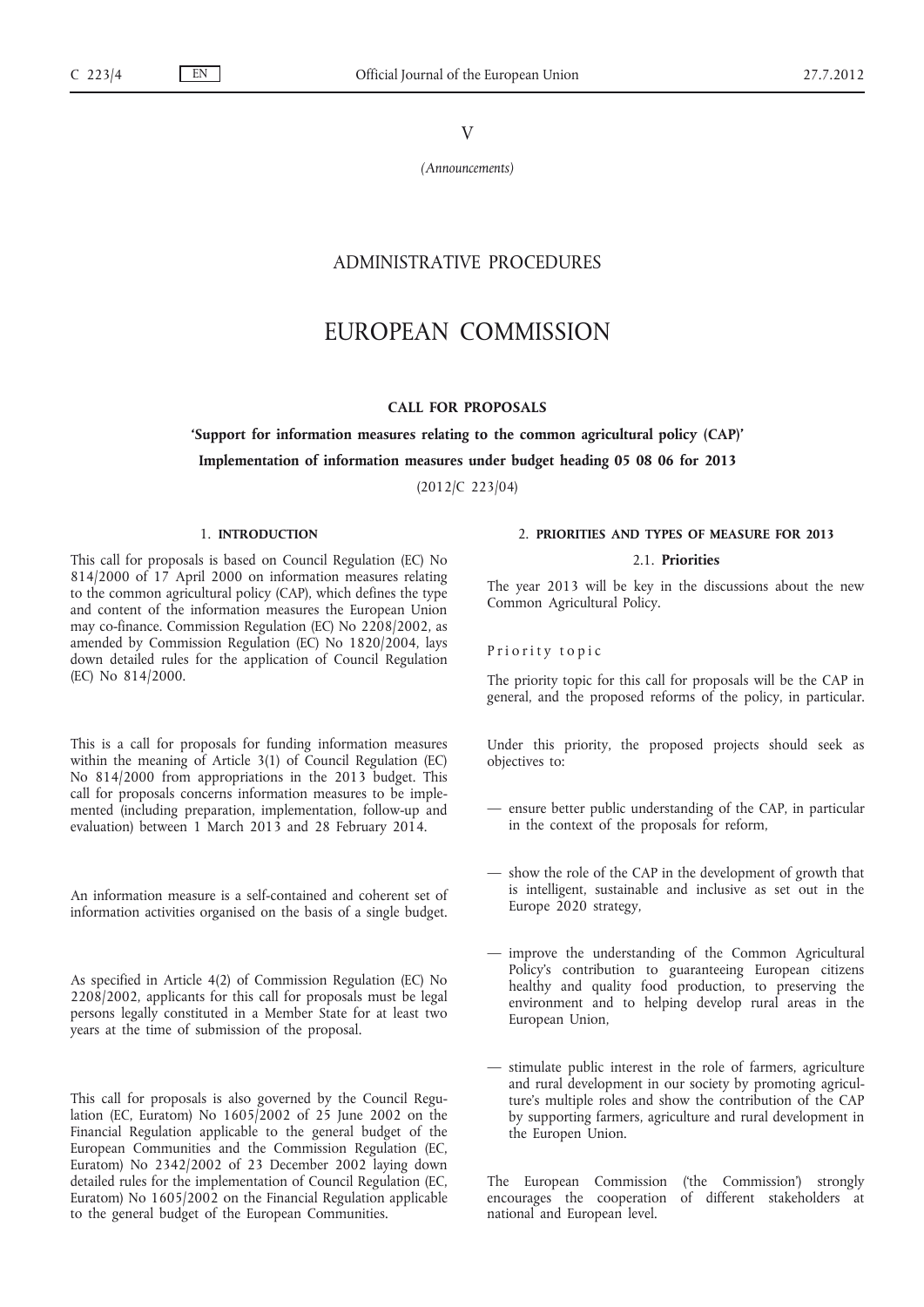Some examples of the type of communication tools that can be proposed as part of the information campaigns are given in the point 2.2.

## Priority measures

The Commission will give priority to projects at national or EU level that are likely to have a major impact, are ground-breaking and creative.

The Commission will also give priority to information measures proposed by formally or informally established networks at European level or information measures that includes settingup and/or developping such networks.

## 2.2. **Types of information measures**

In the context of the current call for proposals, the Commission envisages to select two types of integrated public communication measures:

- at national level, by uniting various partners around a major joint project,
- at European level, in a maximum number of Member States so as to increase its impact.

These integrated communication campaigns are campaigns proposing the best possible communication tools mix in order to achieve the pre-established objectives and target as much public as possible.

The integrated communication campaigns should have a significant impact that can be measured through external and internal objectively verifiable indicators which should be set-up taking into account SMART (specific, measurable, achievable, relevant and time-oriented) criteria.

The different activities should be interconnected, clear in their conceptual approach and the results to be achieved. The work schedule shall be in line with the project goals and shall be realistic.

The campaigns should include several of the communication activities or tools listed below (the list is not exhaustive):

- Production and distribution of multimedia or audiovisual material.
- Production and distribution of printed material (publications, posters, etc).
- Setting-up internet and social network tools.
- Media events.
- Conferences, seminars or workshops.
- Events type 'city farm' which help to explain the importance of agriculture to the urban population.
- Events type 'open doors' aiming at showing to the citizens the role of agriculture.
- Static or mobile exhibitions or information points.

## 2.3. **Target groups**

General public (with a special focus on young people in urban areas), the media, civil society and the main players in the rural sector.

#### 3. **DURATION AND BUDGET**

This call for proposals concerns information measures to be implemented (including preparation, performance, follow-up and evaluation) between 1 March 2013 and 28 February 2014.

The overall financial envelope for the information measures to be carried out under this call for proposals is EUR 3 000 000. This amount will be distributed among the applications awarded the highest scores by the Evaluation Committee in accordance with the evaluation criteria set out in Annex I and fulfilling all selection, exclusion and eligibility criteria set out in Annex III. The Commission reserves the right to reduce this overall amount to be awarded if the quality of the proposals is not deemed sufficient.

The total amount of grant requested from the Commission must be between EUR 100 000 and EUR 500 000 per grant agreement covering information measures as referred to in point 2.2 (including a flat-rate amount for staff costs).

The Commission's financial participation in the applications selected is limited to  $50\%$  of the overall eligible costs (cf. Annex IV- drawing up the budget). The overall eligible costs do not include the staff costs. Staff costs are covered by a separate flat-rate amount of a maximum of EUR 10 000 for measures whose total eligible costs (exclusive of the flat-rate for staff costs) are less than EUR 400 000 and with a maximum of EUR 25 000 for measures whose total eligible costs (exclusive of the flat-rate for staff costs) are between EUR 400 000 and EUR 950 000.

For information measures of exceptional interest and if the applicant so requests in the application, the percentage of contribution from the Commission may be up to 75 %.

An information measure will be recognised as being of exceptional interest as referred to in Article 7(2) of Regulation (EC) No 2208/2002 if all the following conditions are met:

- 1. It includes a dissemination plan capable of reaching as broad a spectrum of the public as possible, covering the public of at least three Member States, and whose expected (ex-ante) and achieved (ex-post) results will be demonstrated by sufficient external proof (externally verified objective indicators set-up taking into account SMART criteria),
- 2. In each of the Member States covered by the measure, it should be implemented by, at least, a national co-organiser,
- 3. The evaluation committee (hereinafter 'the committee') has awarded it at least a total of 75 points out of 100 for the evaluation criteria set out in Annex I.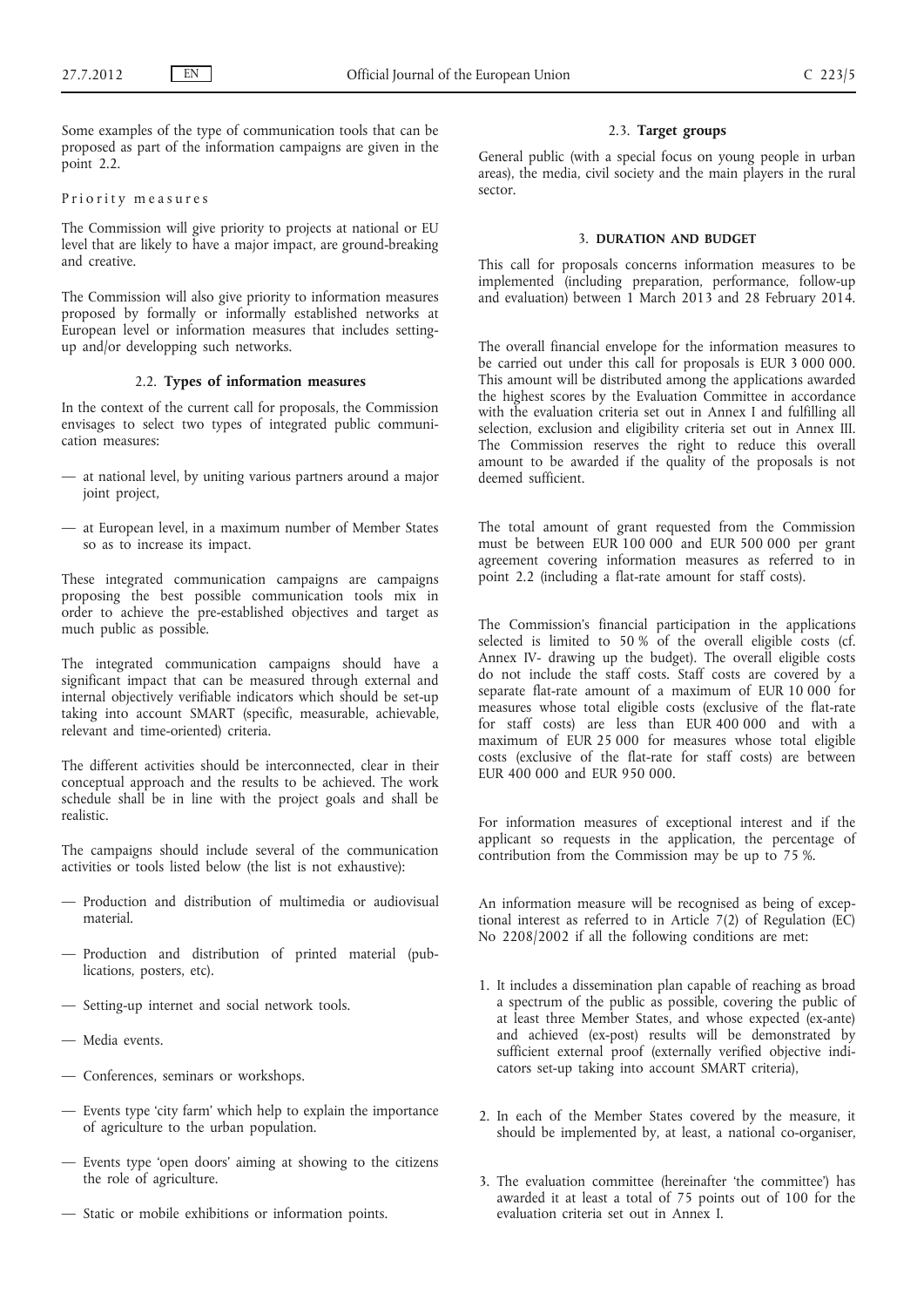No prefinancing will be awarded for the information measures receiving a grant under this call for proposals. The beneficiary may request an intermediate payment by submitting an intermediate technical and a financial report. The amount of the intermediate payment will not exceed 30 % of the total amount (excluding the staff costs) provided for in the grant agreement. The amount will be determined on the basis of the measure being carried out and the eligible costs actually incurred, submitted in the intermediate financial statement and validated by the Commission; the percentage of cofunding provided for in the grant agreement will be applied to these costs. The flat-rate for staff costs will be paid only with the final payment.

The fact of retaining an application does not commit the Commission to granting the full amount requested by the applicant. The amount of the grant will under no circumstances exceed the amount requested. No grant can be given to a measure which is receiving other EU funding.

## 4. **GENERAL INSTRUCTIONS FOR SUBMITTING AN APPLICATION**

## 4.1. **How to prepare an application**

Each applicant may apply for only one information measure per budget year.

Applications shall be submitted on the appropriate forms available at the following internet address: [http://ec.europa.eu/](http://ec.europa.eu/agriculture/grants-for-information-measures/) [agriculture/grants-for-information-measures/](http://ec.europa.eu/agriculture/grants-for-information-measures/)

They shall be drawn-up in one of the official languages of the European Union. Nevertheless, in order to facilitate prompt processing of applications, applicants are encouraged to submit their application in English or French or, if this is not possible, to include at least a translation into English or French of the detailed description of the proposal (Form 3).

The application must contain the following documents, models of which are available at the above-mentioned internet address:

- the letter of application giving the title of the proposed information measure and the amount of grant requested, signed by the legally authorised person responsible within the applicant organisation; it should be noted that the amount of the grant requested in the letter should be the same as the amount of EU co-financing indicated in the income table of the budget (points g and h),
- form 1 (Information on the applicant), Form 2 (Information on co-organisers, if any), Form 3 (Detailed description of the information measure). If a question does not apply to the proposed information measure, 'not applicable' or 'n/a' should be entered. Only applications submitted on these forms will be considered. Furthermore, if Form 2 does not apply please write N/A on the cover page of this form,

— a budget for the proposed information measure (comprising a detailed table of expenditure and a detailed table of income in balance), duly completed, signed and dated by the legally authorised person within the applicant organisation,

— all the additional documents listed in Annex II.

#### 4.2. **Deadline and address for sending applications**

Applicants must send a paper version of their entire application by registered post with acknowledgement of receipt (the postmark on the envelope being taken as proof of the date of posting) by **31 October 2012** at the latest to the following address:

European Commission Unit AGRI. K.1. Call for proposals 2012/C 223/04 Attn. Angela Filote L130 4/148A 1049 Bruxelles/Brussel BELGIQUE/BELGIË

Applications must be sent in sealed envelopes or cardboard box, which must be placed inside a second sealed envelope or cardboard box. The inner envelopes or cardboard box must bear, in addition to the name of the department to which it is addressed, as indicated in the call for proposals, the words 'Call for proposals — Not to be opened by the mail service'. If self-adhesive envelopes are used, they must be sealed with adhesive tape and the sender must sign across that tape.

Since all documents sent to the Commission must be scanned page by page, candidates are requested not to staple together the pages of the letter of application or the Annexes thereto. In addition, for environmental reasons, applicants are encouraged to submit their application on recycled paper and print on both sides of the page.

At the same time, by 24:00 (Brussels time) on 31 October 2012 at the latest, applicants must also e-mail an electronic version of their application, containing at least the letter of application, Forms 1, 2 and 3 and the budget, to the following address:

## [AGRI-GRANTS-APPLICATIONS-ONLY@ec.europa.eu](mailto:AGRI-GRANTS-APPLICATIONS-ONLY@ec.europa.eu)

Applicants are responsible for ensuring that both their paper and electronic applications are identical, complete and are dispatched by the deadline. Applications (paper and electronic version) sent after the deadline shall be rejected. In case of discrepancy between the electronic and paper version, the information in the paper versions takes always precedence.

Questions about the call for proposals may be sent to the email address [AGRI-GRANTS@ec.europa.eu](mailto:AGRI-GRANTS@ec.europa.eu) at the latest on 17 October 2012. The European Commission has no obligation to reply to questions received after that date.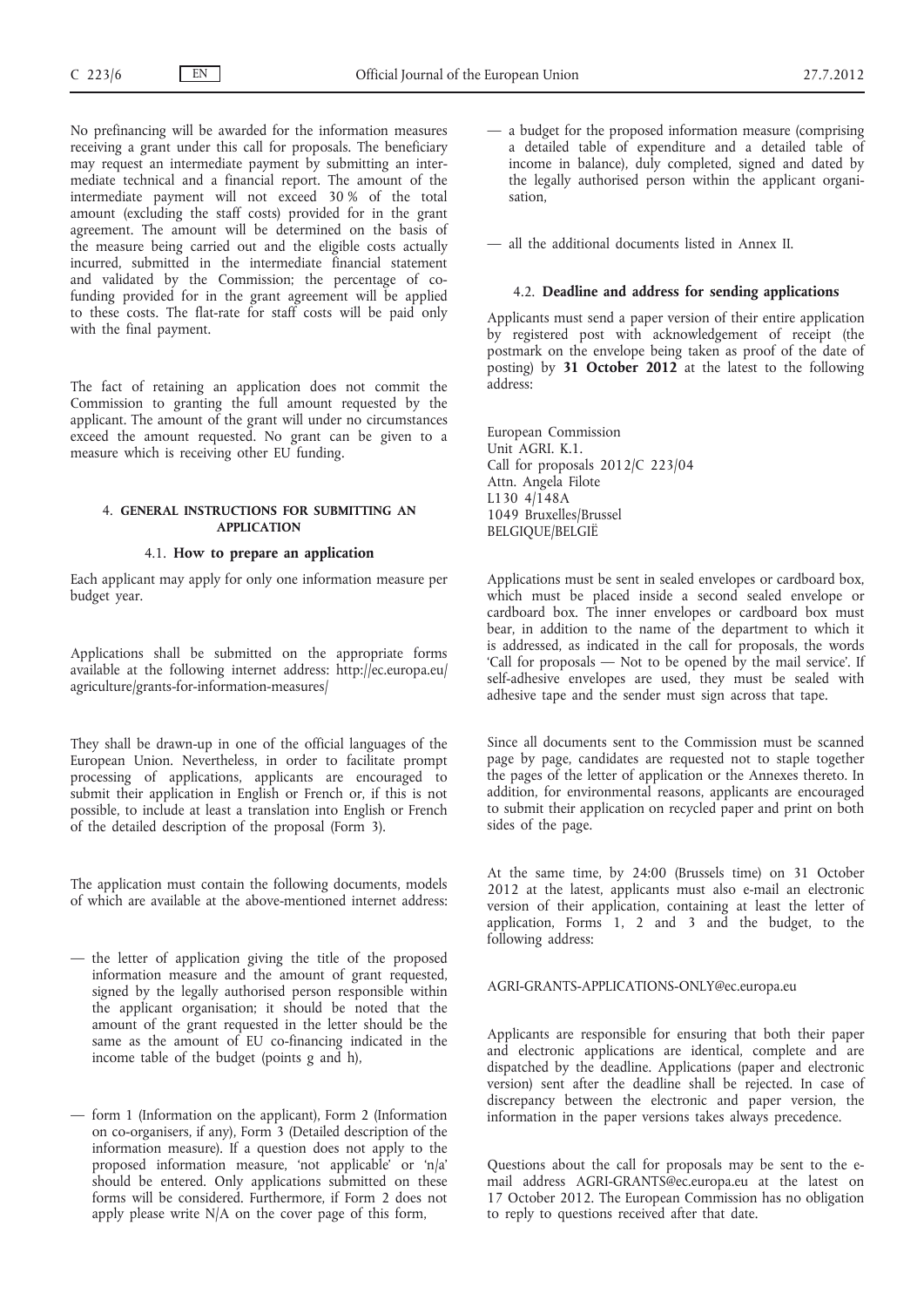Replies will be given at the latest on 24 October 2012. In the interest of equal treatment of applicants, the European Commission cannot give a prior opinion on the eligibility of the applicant, the information measure or specific activities contained in it. Questions that may be relevant to other applicants, together with the answers, will be published on the internet site of the Directorate General for Agriculture and Rural Development under the section Frequently Asked Questions concerning the preparation of an application for a grant:

<http://ec.europa.eu/agriculture/grants-for-information-measures/>

#### 5. **PROCEDURE AND TIMETABLE**

#### 5.1. **Receipt and registration of applications**

The Commission shall register applications and e-mail an acknowledgement of receipt, specifying the number allocated to each application, within 15 working days of the deadline for submission.

## 5.2. **Evaluation of applications in the light of the evaluation criteria**

During this phase, the committee shall evaluate applications in the light of the evaluation criteria described in Annex I (evaluation criteria). Only applications which have obtained a total of at least 60 out of the 100 points available, and at least 50 % of the points available for each criterion, during this phase of the evaluation shall be admitted to the next phase.

Dossiers awarded less than 60 out of the 100 potential points will be rejected. Also the dossiers awarded less than 50 % of the points available in one of the various criteria will be rejected.

It is to be noted that if the evaluation of a criterion leads to the rejection of an application because it has not obtained at least 50 % of the points available for that criterion, the next evaluation criteria will not be evaluated.

The fact of obtaining 60 of the 100 points available shall not, however, guarantee that an information measure will receive a grant. The Commission may raise the minimum acceptable mark on the basis of the number of retained applications and the budgetary resources available.

## 5.3. **Examination of applications in the light of the selection, eligibility and exclusion criteria**

Applicants having succeeded in the first phase will be examinated in the light of the selection, exclusion and eligibility criteria.

An ad hoc evaluation committee shall examine the selection, exclusion and eligibility criteria of applications on the basis of the documents foreseen in Annex II.

## 5.3.1. *Selection criteria — technical and financial capacity of applicants*

During this phase the ad hoc committee shall examine the technical and financial capacity of the eligible applicants on the basis of the information provided and according to the criteria described in Annex III(1) (Selection criteria). Only the aplicants succeeding in this phase will be evaluated in the light of the exclusion and eligibility criteria.

## 5.3.2. *Exclusion criteria*

The ad hoc evaluation committee shall examine the exclusion criteria. Any applicant who is, at the time of the procedure, in one of the situations described in Annex III(2) (Exclusion criteria) will be excluded and its application will not be evaluated in the light of the eligibility criteria.

#### 5.3.3. *Eligibility criteria*

During this phase the ad hoc committee will examine the eligibility of the applicants and applications on the basis of the documents provided and according to the criteria described in Annex III(3) (Eligibility criteria).

#### 5.4. **Award of a grant**

At the end of the award process and after the award decision taken by the Commission, the selected applicant will receive a grant agreement (a specimen of which may be downloaded from the internet address given in point 4.1 of this call for proposals), denominated in euros, specifying the conditions and amount of financing, which may be less than the amount requested in the application. In the event of errors of calculation, costs exceeding the maximum eligible amounts, costs considered ineligible or unrealistic, the Commission could ask for clarifications and correct the budget if necessary. If the correction results in an increase in the total costs, the amount requested from the Commission shall remain unchanged and the contribution of the applicant shall be increased accordingly. The European Commission reserves the right to ask further evidence from the applicant, and, if necessary, other supporting documents (i.e. agreements for airing, advertising, audio-visual production, etc.). These verifications may lead the Commission to reject the application in case of false declaration. It is therefore in the applicants' interest to provide correct information and a realistic and cost-effective budget.

If the application is rejected in any of the phases, applicants shall receive written notification specifying the reasons for the rejection at the end of the award process.

The award process is scheduled to close at the end of January 2013. The Commission departments are not authorised to inform applicants of the status of the evaluation of their application before the award decision. For this reason, applicants are requested not to telephone or write to the Commission regarding the outcome of their application before that date.

The candidate must notify the European Commission any change (status, legal representative, legal condemnation, etc.) that occurred between the transmission of the application and the signature of the agreement. The European Commission reserves the right not to award the grant if such information has not been notified or if the Commission judges it can put into question the application.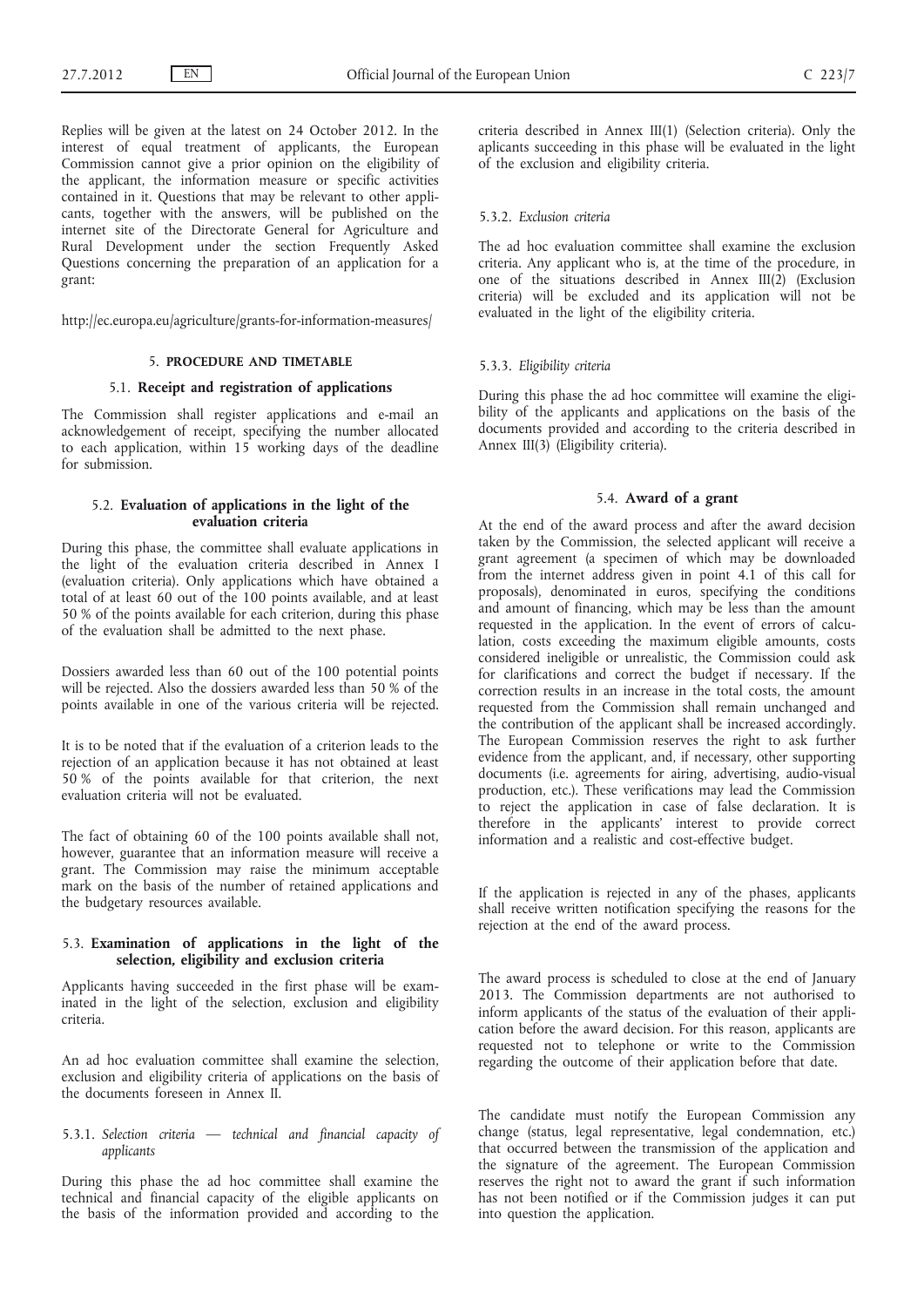#### 6. **PROMOTION**

## 6.1. **Responsibilities of the beneficiary**

For all the actions, beneficiaries shall be under a contractual obligation to ensure, by all appropriate means and in accordance with the conditions laid down in the grant agreement, that throughout the life of the measure any communication or publication or promotional items regarding the measure mentions the fact that it is receiving financial support from the European Union.

In addition, every communication or publication by the beneficiary, in whatever form and whatever format, must specify that the information provided is the sole responsibility of the author and that it does not necessarly represent the official position of the Commission.

Evidence of this publicity shall be included in the technical implementation reports. A model of the EU logo may be downloaded from the following internet address: [http://europa.eu/abc/](http://europa.eu/abc/symbols/emblem/download_en.htm) [symbols/emblem/download\\_en.htm](http://europa.eu/abc/symbols/emblem/download_en.htm) with the mention 'Project supportted by the European Union'.

If the beneficiary organisation does not comply with the above obligations, the Commission reserves the right to reduce the amount of the grant allocated for the information measure concerned or to refuse to pay it at all.

## 7. **PROTECTION OF PERSONAL DATA**

The European Commission shall ensure that any personal data contained in the application are processed as required by Regulation (EC) No 45/2001 of the European Parliament and of the Council of 18 December 2000 on the protection of individuals with regard to the processing of personal data by the institutions and bodies of the European Union and on the free movement of such data (1). This applies in particular to the confidentiality and security of such data.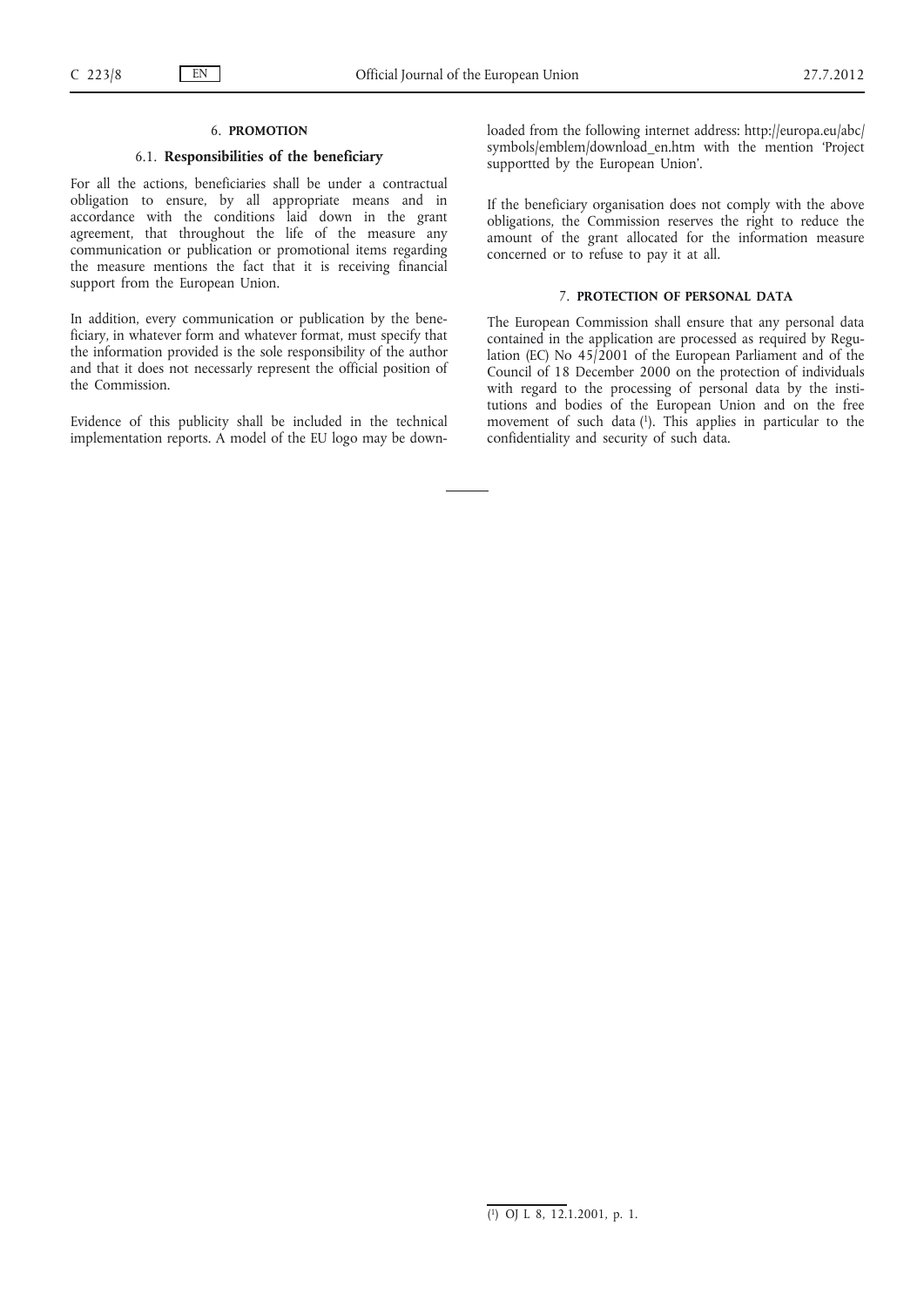#### *ANNEX I*

#### **EVALUATION CRITERIA**

Each information measure shall be evaluated by the ad hoc committee in the light of the following criteria:

- 1. *(maximum 35 points): the relevance and general interest of the measure* shall be assessed particularly in the light of the summary of the proposal provided in part A of the form 3, and on the basis of:
	- the overall quality of the proposal. The conceptual approach and the results to be achieved must be clearly defined in the project proposals. The description of the measure and the objectives and public target must be precise and the roles and responsibilities of the applicant and of each co-organiser must be clear. The programme for the measure must be detailed and the work schedule must be realistic and in line with the project goals (20 points),
	- the extent to which the goals and the content of the measure meet the objectives laid down in Article 1 of Regulation (EC) No 814/2000 and the priorities set out in point 2.1 and the types of information campaign described in point 2.2 of the call for proposals (15 points);
- 2. *(maximum 25 points): the overall added value of the proposal* shall be assessed particularly in the light of parts B, C and D of the form 3. The aspects that will be taken into account are:
	- the number of countries and population covered by the measure. The measures will be given preference in relation with the number of countries where the activities are implemented and the percentage of their population targeted by the measure (see points 2.2 and 2.3 of this call for proposals) (15 points),
	- the completeness, innovation and originality of the mix of communication activities proposed (10 points);
- 3. *(maximum 20 points): the impact of the measure and the dissemination policy adopted* shall be assessed particularly in the light of the information provided in the parts E and F of the form 3, as well as in the light of the information provided in forms 1 and 2. The aspects that will be taken into account are:
	- the dimension, status and representativeness of the target audience (including indirect beneficiaries) in relation to the type of measure (10 points),
	- the capacity of the applicant and co-organisers to ensure effective follow-up and disseminate the results achieved, and of the dissemination channels used (in particular the press, radio and television, Internet, direct distribution) and their role in the measure (10 points);
- 4. *(maximum 10 points): the evaluation of the measure shall be assessed* particularly in the light of the information provided in the part G of the form 3 and on the basis of:
	- the analysis of the expected impact of the measure before its execution, and the analysis of the results once it is finished, paying special attention to the indicators used (externally verified and objective) (5 points),
	- the techniques used (surveys, questionnaires, statistics, etc.) to measure the impact of the messages transmitted (5 points);
- 5. *(maximum 10 points): the financial quality of the proposal* shall be assessed particularly in the light of the financial tables. The aspects that will be taken into account are:
	- proposals must show that the measure will offer good value for money and that the financial proposal is coherent with the market prices (10 points).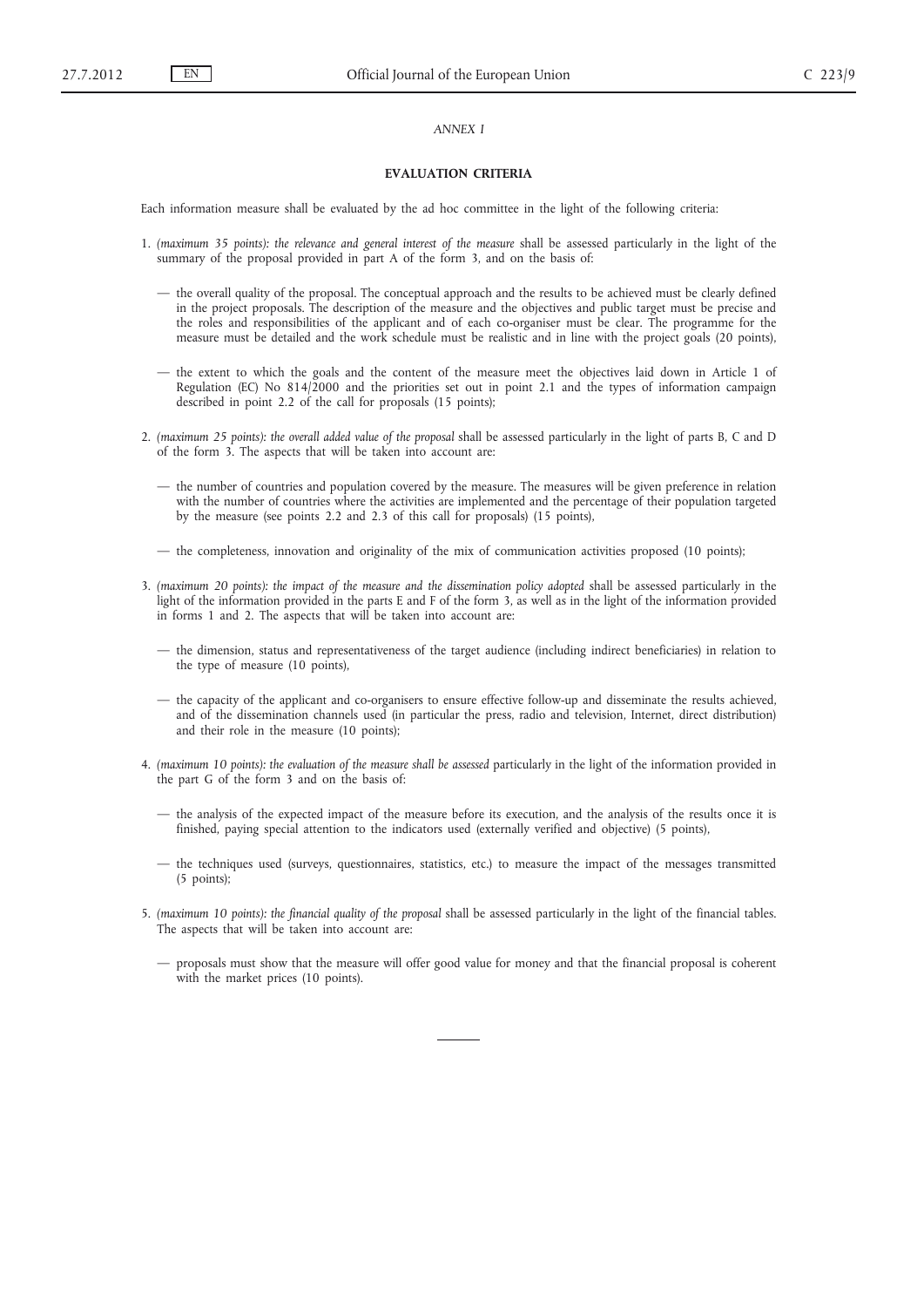## *ANNEX II*

#### **ADDITIONAL DOCUMENTS TO BE ATTACHED TO THE GRANT APPLICATION**

To be considered as complete, applications must include (in addition to the letter of application, the application forms and the budget presentation form, which may be downloaded from the Internet address given in point 4.1 of this call for proposals) all the additional documents listed below. Applicants must ensure that the documents accompanying the application are placed in the order shown in the following table. If one of these documents is missing, the application may be considered as incomplete and not retained further.

| Document   | Description                                                                                                                                                                                                                                                                                                                                                                  | Comments                                                                                                                                                                                                                                            |
|------------|------------------------------------------------------------------------------------------------------------------------------------------------------------------------------------------------------------------------------------------------------------------------------------------------------------------------------------------------------------------------------|-----------------------------------------------------------------------------------------------------------------------------------------------------------------------------------------------------------------------------------------------------|
| Document A | Legal entity identification sheet                                                                                                                                                                                                                                                                                                                                            | For all applicants. Form available at the<br>Internet address given in point 4.1 of<br>this call for proposals.                                                                                                                                     |
| Document B | Financial identification sheet                                                                                                                                                                                                                                                                                                                                               | For all applicants. Form available at the<br>Internet address given in point 4.1 of<br>this call for proposals.                                                                                                                                     |
| Document C | Instrument constituting the association (articles of<br>association)                                                                                                                                                                                                                                                                                                         | For all applicants that are not bodies<br>governed by public law.                                                                                                                                                                                   |
| Document D | Recent extract from the official register provided for by<br>the legislation of the Member State of establishment<br>(such as the official gazette or company register),<br>clearly showing the applicant's name, address and<br>date of registration                                                                                                                        | For all applicants.                                                                                                                                                                                                                                 |
| Document E | If the applicant is subject to VAT, copy of the regis-<br>tration document                                                                                                                                                                                                                                                                                                   | For applicants governed by private law<br>(VAT paid by institutions under public<br>law is not eligible in any circum-<br>stances).                                                                                                                 |
|            | If the applicant is not entitled to recover VAT, official<br>document confirming this fact                                                                                                                                                                                                                                                                                   | If the applicant is not entitled to<br>recover VAT, enclose either a certificate<br>from the VAT authority or from any<br>other external person responsible for<br>establishing or auditing the accounts<br>(independent accountant, auditor, etc.) |
| Document F | Balance sheets and profit and loss accounts for the last<br>two financial years for which the accounts have been<br>closed, or any other document (such as a bank<br>certificate) proving applicants' financial situation and<br>capacity to maintain their activity throughout the<br>period during which the information measure is<br>being carried out                   | For all applicants that are not bodies<br>governed by public law.                                                                                                                                                                                   |
| Document G | Curriculum vitae of the persons who will carry out the<br>preparation, implementation, follow-up and evaluation<br>of the proposed information measure                                                                                                                                                                                                                       | For all applicants and co-organisers.                                                                                                                                                                                                               |
| Document H | Proof of the financial contributions of the other fund<br>providers (even if the provider of funds is also a co-<br>organiser) to the information measure proposed (such<br>proof shall consist at least of an official financing<br>certificate from each of the expected providers<br>mentioning the title of the information measure and<br>the amount to be contributed) | Form that must be attached if there<br>are contributions from other fund<br>providers.                                                                                                                                                              |

As regards VAT (document E), it is very important to supply the documents required even if the applicant is not subject to VAT. As regards proofs of financial contributions (document H), these must be submitted by all fund providers (points c, d and f of the budget revenue table).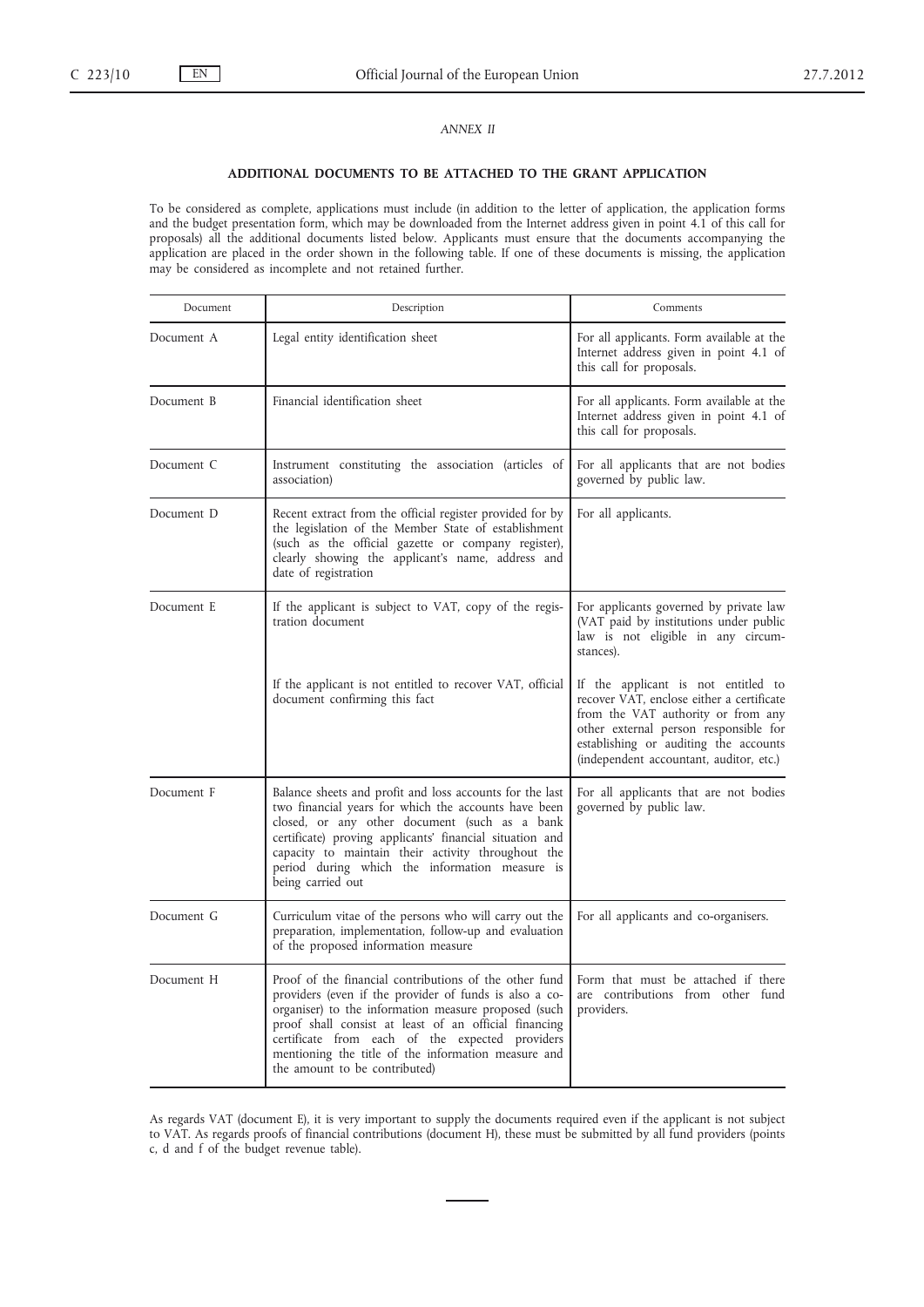#### *ANNEX III*

#### **SELECTION, EXCLUSION AND ELIGIBILITY CRITERIA**

#### 1. **Selection criteria**

In order to prove their technical capacity applicants shall demonstrate that:

- they have the necessary technical skills of direct relevance to the preparation, implementation, follow-up and evaluation of the type of information measure proposed,
- they have carried out at least one integrated communication campaign over the past two years,
- they have at least two years' experience in dealing with the subject(s) proposed.

In order to prove their financial capacity applicants shall demonstrate that:

— their financial situation is sufficiently sound to maintain their activity throughout the period during which the information measure is being carried out.

The technical and financial capacity of the applicants shall be assessed on the basis of the information provided in their application file and the additional information (Annex II). The Commission may, however, request additional information. Applicants are reminded that the Commission will not provide any pre-financing for information measures benefiting from a grant under this call for proposals. Applicants shall assume the entire cost of the information measures themselves. The Commission grant shall be paid only after approval of the final technical and financial implementation report submitted by the beneficiaries at the end of the information measure, and where necessary, after excluding ineligible expenditure.

Applicants can request an intermediate payment (see details at point 3 of the call for proposals: Duration and budget).

#### 2. **Exclusion criteria**

The Commission shall exclude any applicant who is in one of the situations described in Article 5 of Commission Regulation (EC) No 2208/2002 and in Article 93(1), Article 94 and Article 96, second paragraph, point (a) of Council Regulation (EC, Euratom) No 1605/2002 (Financial Regulation of 25 June 2002 applicable to the general budget of the European Union). Grants may not be awarded to applicants who are, at the time of a grant procedure, in one of the following situations: applicants who

- are bankrupt or being wound up, are having their affairs administered by the courts, have entered into an arrangement with creditors, have suspended business activities, are the subject of proceedings concerning those matters, or are in any analogous situation arising from a similar procedure provided for in national legislation or regulations,
- have been convicted of an offence concerning their professional conduct by a judgment which has the force of *res judicata*,
- have been guilty of grave professional misconduct proven by any means which the contracting authority can justify,
- have not fulfilled obligations relating to payment of social security contributions or the payment of taxes in accordance with the legal provisions of the country in which they are established or with those of the country of the contracting authority or those of the country where the measure is to be performed,
- have been the subject of a judgment which has the force of *res judicata* for fraud, corruption, involvement in a criminal organisation or any other illegal activity detrimental to the Union's financial interests,
- following another procurement procedure or grant award procedure financed by the EU budget, have been declared to be in serious breach of contract for failure to comply with their contractual obligations,
- are in a situation of conflict of interest,
- are guilty of misrepresentation in supplying the information required by the authorising department or of failing to supply this information.

Applicants must declare on honour that they are not in one of the above situations (see the letter of application available at the Internet address mentioned in point 4.1 of this call for proposals). The Commission may, depending on the analysis of management risks, request additional evidence. Applicants who are found guilty of false declarations may be subject to administrative and financial penalties.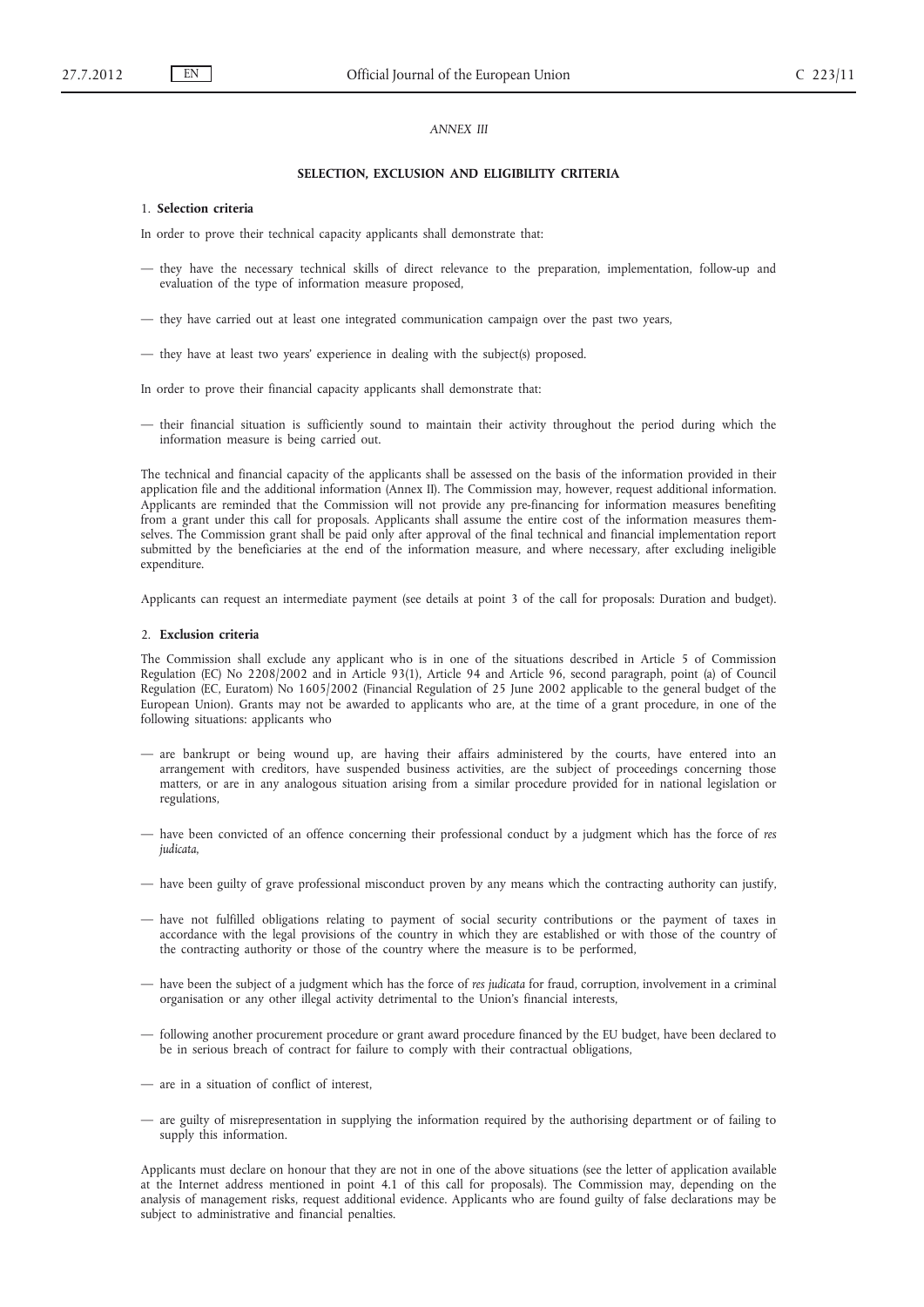## 3. **Eligibility criteria**

- (a) *Eligibility criteria concerning the applicant:*
	- the applicant shall be a legal person legally constituted in a Member State for at least two years at the time of submission of the proposal. This shall be clearly shown in the application and additional documents. Applicants that have not been legally constituted in a Member State for at least two years at the time of submission of the proposal, or fail to prove it, shall be rejected.
- (b) *Eligibility criteria concerning the application:*

Applications under this call for proposals must meet all the following criteria:

- they must be submitted (both by post and by e-mail) no later than 31 October 2012 (the postmark on the envelope serving as proof of the date of posting),
- they must include the hard copies of the relevant forms provided for the application and budget, which may be downloaded from the Internet address given in point 4.1, and also an electronic version,
- they must be drawn up in one of the official languages of the Union,
- they must be accompanied by all the documents listed in point 4.1 of this call for proposals,
- applicants are authorised to submit only one application per budget year,
- the amount of grant requested from the Commission (including the flat rate amount for the staff costs) shall be between EUR 100 000 and EUR 500 000,
- the budget of the proposed information measures must:
	- be presented in euros,
	- contain an expenditure table and an income table in balance,
	- be dated and signed in both the expenditure and income parts by the legally authorised person within the applicant organisation (if signed by delegation, a document proving such delegation should be provided),
	- be drawn up using detailed calculations (quantities, unit prices, total prices) and the relevant explanations in the column 'comments'; no flat-rate amounts (except for staff costs) will be accepted,
	- respect the maximum amounts established by the Commission for certain kind of expenditures (see Annex IV) and for accommodation (please refer to the document entitled 'Maximum accommodation costs (hotel) accepted by the Commission' which is available at the Internet address given in point 4.1),
	- be presented exclusive of VAT if the applicant is subject to and entitled to deduct VAT or if the applicant is an institution under public law,
	- enter on the income part the direct contribution from the applicant, the requested Commission funding, and (if applicable) details of any contributions from other fund providers, as well as any revenue generated by the project, including, where appropriate, the fees required of participants,
- the proposed information measure must be carried out between 1 March 2013 and 28 February 2014,
- the following are not eligible:
	- measures required by law,
	- measures receiving EU financing under another budget line,
	- profit-making measures,
	- general or statutory meetings.

Any application which fails to fulfil one or more of the above criteria may be considered ineligible and may be rejected.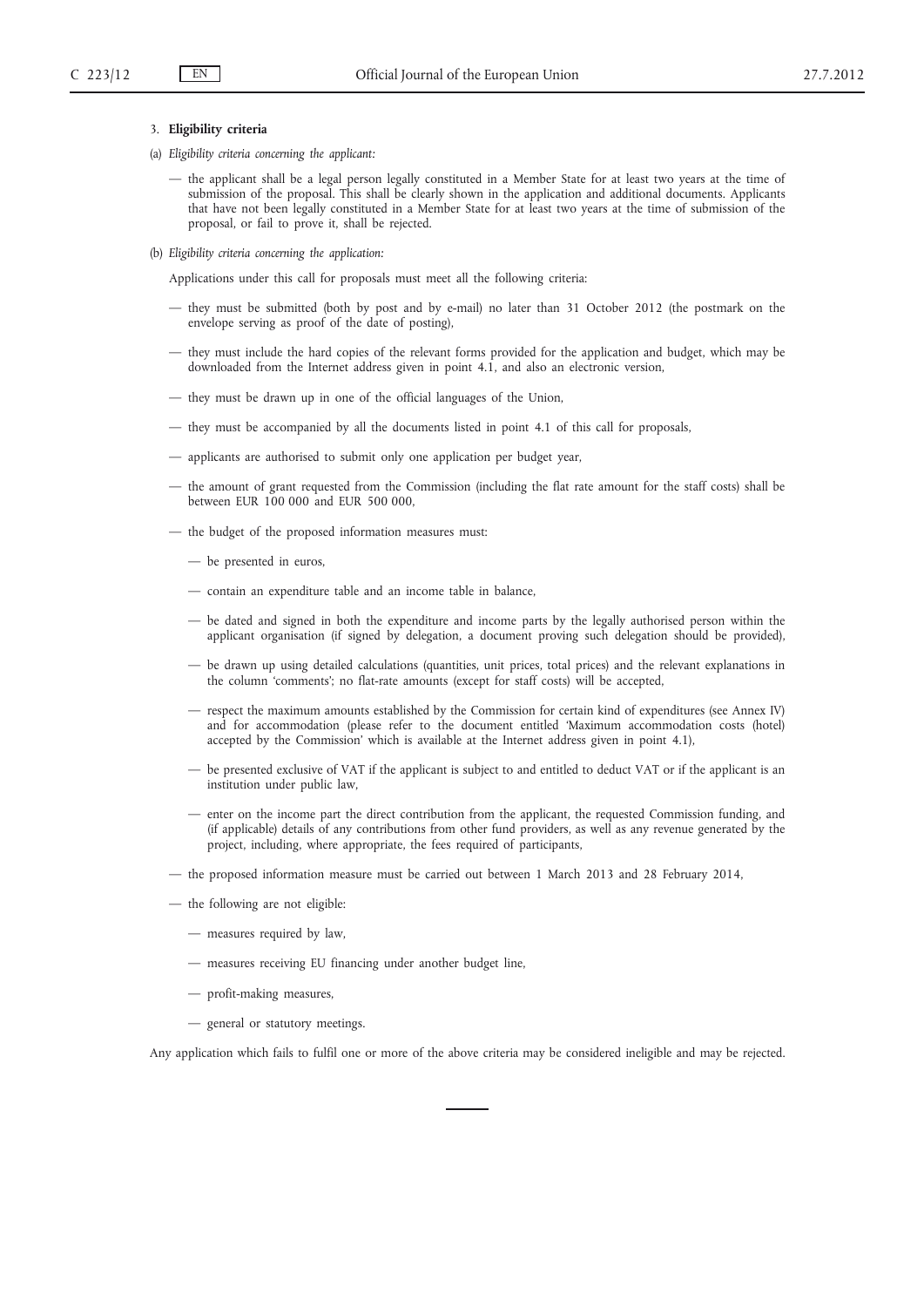## *ANNEX IV*

#### **DRAWING UP THE BUDGET**

The budget must comply with all the relevant rules laid down in Annex III(3) (Eligibility Criteria). It must be submitted on the original forms (tables of expenditure and income).

The expenditure table must be specific and permit a clear understanding of each item of expenditure (e.g. no 'sundries'). The different categories of costs must be reflected in the description of the information measure (Form 3).

The income table must be specific and permit a clear understanding of each item of income/financial contribution and comply with the non-profit rule. Proof of contributions from other fund providers must be provided (see Document H of Annex II).

In order to facilitate the drawing-up of the budget, an example of a correctly completed budget is available at the internet address given in point 4.1.

The budget expenditure table must include only eligible costs (see below).

Any expenditure pre-dating the signature of the agreement shall be incurred at the applicant's own risk and shall not be legally or financially binding on the Commission.

#### 1. **Eligible costs**

Eligible costs for the information measure shall be the costs actually incurred by the beneficiary which meet the following criteria:

- (a) they are related to the subject of the agreement and are set out in the overall budget provided for the information measure;
- (b) they are necessary for the implementation of the information measure which is the subject of the grant;
- (c) they are borne and paid by the beneficiary during the period of the information measure as specified in Article I.2.2 of the grant agreement, i.e. backed by the original supporting documents (see table in point (3) below) and by the respective documents proving payment;
- (d) they are identifiable and verifiable, in particular being recorded in the accounting records of the beneficiary and determined according to the applicable accounting standards of the country where the beneficiary is established and according to the usual cost-accounting practices of the beneficiary;
- (e) they are reasonable, justified, and comply with the requirements of sound financial management, in particular regarding economy and efficiency;
- (f) they comply with the requirements of the tax and social legislation in force.

SUPPLIERS/SUBCONTRACTORS for services exceeding EUR 10 000

It should be noted that, where applicants intend to use suppliers/subcontractors and the amount of all the services to be rendered by one supplier/subcontractor exceeds EUR 10 000, they must submit to the Commission at least three tenders from three different companies, attach the tender selected, show that the supplier/subcontractor selected represents the best value for money and justify their choice if the tender selected is not the cheapest.

These documents must be submitted as soon as possible to the Commission and, at the latest, along with the final technical and financial reports.

Failure to do this shall entitle the Commission to consider those costs ineligible.

Also to be noted that actions cannot be fully subcontracted. Only a limited amount of the activitities falling under a specific information measure may be subcontracted.

#### 2. **Ineligible costs**

The following costs shall not be considered eligible:

- contributions in kind,
- unspecified or flat-rate expenditure apart from staff costs,
- indirect costs (rent, electricity, water, gas, insurance, taxes, etc.),
- cost of office supplies (paper, stationery, etc.),
- costs connected with the purchase of new or second-hand equipment,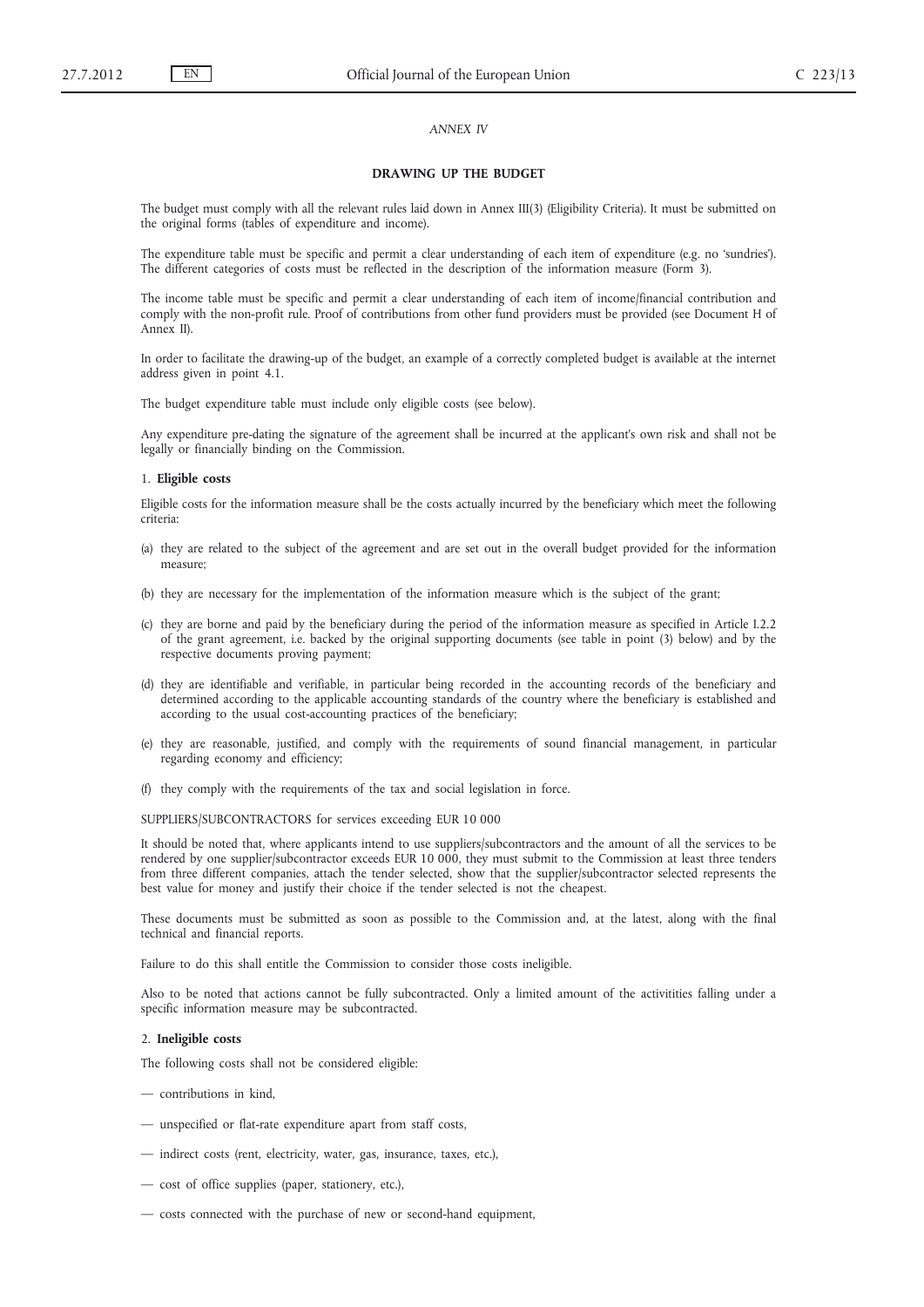- costs relating to the depreciation of equipment,
- costs not provided for in the projected budget,
- VAT, unless beneficiaries prove that they cannot recover it under the relevant national legislation. However, VAT paid by bodies governed by public law is not eligible,
- return on capital,
- debt and debt-service charges,
- provision for any future losses or debts,
- debit interest,
- dubious debts,
- exchange losses,
- costs declared by the beneficiary and covered by another measure or work programme receiving an EU grant,
- excessive or reckless expenditure.

# 3. **Specific provisions relating to eligible costs and the requisite supporting documents**

| Category of<br>expenditure | Eligible                                                                                                                                                                                                                                                                                                                                                                                                                                                                       | Supporting document required (NB: Where more<br>than one document is listed, all must be provided)                                                                                                                                                                                            |
|----------------------------|--------------------------------------------------------------------------------------------------------------------------------------------------------------------------------------------------------------------------------------------------------------------------------------------------------------------------------------------------------------------------------------------------------------------------------------------------------------------------------|-----------------------------------------------------------------------------------------------------------------------------------------------------------------------------------------------------------------------------------------------------------------------------------------------|
| Staff costs                | 1. Employees<br>A flat-rate sum will be paid: EUR 10 000 for<br>measures for which the total eligible costs<br>(excluding the flat-rate amount for staff costs)<br>are less than EUR 400 000 and EUR 25 000 for<br>measures for which the total eligible costs<br>(excluding the flat-rate amount for staff costs)<br>are between EUR 400 000 and EUR 950 000<br>maximum. This will cover the staff costs for prep-<br>aration, implementation, follow-up and evalu-<br>ation. | No supporting documents are required in<br>order to obtain the flat-rate amount.<br>However, for analysis purposes, beneficiaries<br>are requested to attach to the final report a<br>document indicating the staff costs actually<br>incurred in connection with the information<br>measure. |
|                            | 2. Self-employed persons                                                                                                                                                                                                                                                                                                                                                                                                                                                       | - Invoice indicating at least the title of the<br>information measure, the nature of the<br>work carried out and the dates when<br>the work was carried out.<br>- Proof of payment.                                                                                                           |
| Transport<br>costs(1)      | 1. Train<br>Cost of second-class travel by the shortest<br>route $(2)$ .                                                                                                                                                                                                                                                                                                                                                                                                       | — Ticket<br>- Proof of payment.                                                                                                                                                                                                                                                               |
|                            | 2. Air<br>Booking fees and the cost of air travel in<br>economy class, using the lowest promotional<br>fare available on the market.                                                                                                                                                                                                                                                                                                                                           | - Electronic reservation<br>(including the<br>price).<br>- Used boarding pass. The boarding pass<br>must state the name, date, place of<br>origin and destination.<br>- Where applicable, the travel agency<br>invoice.<br>- Proof of payment.                                                |
|                            | 3. Coach<br>Intercity travel by the shortest route                                                                                                                                                                                                                                                                                                                                                                                                                             | - Invoice indicating at least the place of<br>departure and arrival, the number of<br>passengers and the dates of travel.<br>- Proof of payment.                                                                                                                                              |
|                            | 4. Ferry                                                                                                                                                                                                                                                                                                                                                                                                                                                                       | - Ticket.<br>- Proof of payment.                                                                                                                                                                                                                                                              |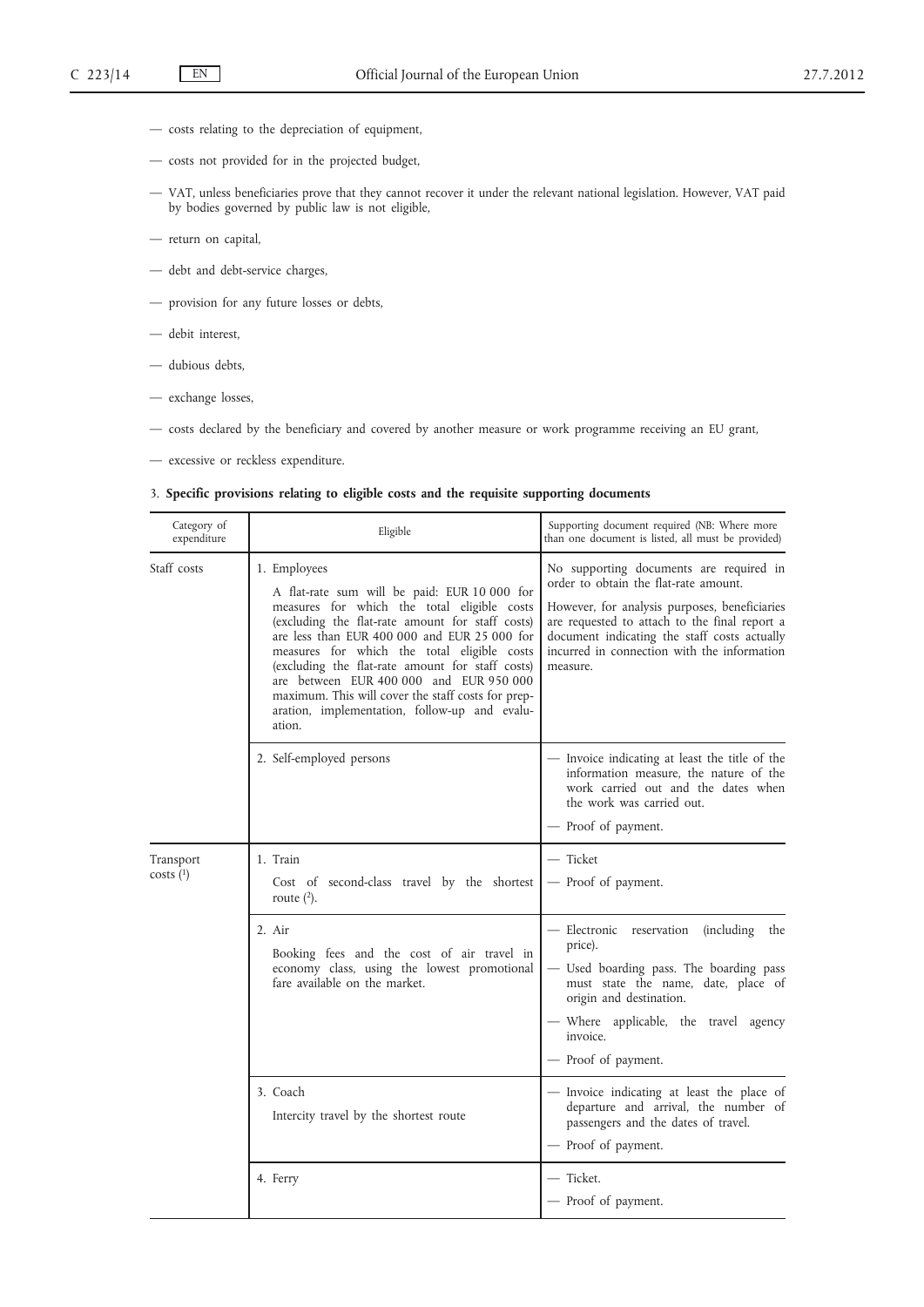| Category of<br>expenditure | Eligible                                                                                                                                                                                                                                                                                                                                                   | Supporting document required (NB: Where more<br>than one document is listed, all must be provided)                                                                                                                                                                                                                                                                                                                                                                                   |
|----------------------------|------------------------------------------------------------------------------------------------------------------------------------------------------------------------------------------------------------------------------------------------------------------------------------------------------------------------------------------------------------|--------------------------------------------------------------------------------------------------------------------------------------------------------------------------------------------------------------------------------------------------------------------------------------------------------------------------------------------------------------------------------------------------------------------------------------------------------------------------------------|
| Accommodation              | 1. During preparation of the information measure<br>Hotel accommodation up to a maximum amount<br>(excluding VAT) per night determined by country.<br>The relevant maximum amount can be found at<br>the internet address given in point 4.1 of this call<br>for proposals ('Maximum accommodation costs<br>(hotel) accepted by the Commission').          | Detailed invoice of the hotel stating the<br>name of the persons, the dates and the<br>number of nights. If the invoice relates to<br>a group, the same information must be<br>provided.<br>Description by the grant beneficiary of<br>the purpose of the accommodation, the<br>link with the co-financed information<br>measure and the role of the persons<br>concerned in the measure.<br>— Where<br>appropriate,<br>record of<br>the<br>meeting.<br>- Proof of payment.          |
|                            | implementation of the information<br>2. During<br>measure<br>Hotel accommodation up to a maximum amount<br>per night (excluding VAT) determined by country.<br>The relevant maximum amount can be found at<br>the internet address given in point 4.1 of this call<br>for proposals ('Maximum accommodation costs<br>(hotel) accepted by the Commission'). | - Detailed invoice of the hotel stating the<br>name of the persons, the dates and the<br>number of nights. If the invoice relates to<br>a group, the same information must be<br>provided.<br>- Attendance list signed by the participants<br>as requested for the technical report (see<br>Article I.5.2.2 of the grant agreement).<br>- Proof of payment.                                                                                                                          |
| Meals                      | Only during the implementation of the information<br>measure up to a maximum amount (excluding VAT)<br>of:<br>- EUR 5 per person for coffee break<br>- EUR 25 per person for lunch<br>- EUR 40 per person for dinner                                                                                                                                       | Overall<br>invoice $(3)$<br>(from<br>catering<br>company, hotel, conference centre, etc.)<br>indicating at least the title of the<br>information measure, the date,<br>the<br>number of persons, the type of services<br>provided (coffee breaks, lunches and/or<br>dinners), the unit prices and the total<br>price.<br>Attendance list signed by the participants<br>as requested for the technical report (see<br>Article I.5.2.2 of the grant agreement).<br>- Proof of payment. |
| Interpretation             | 1. Employees: the salary costs are included in the<br>maximum flat-rate amount provided for under<br>'staff costs'.                                                                                                                                                                                                                                        | No document required.                                                                                                                                                                                                                                                                                                                                                                                                                                                                |
|                            | 2. Self-employed persons: up to an amount of<br>EUR 600 per day (excluding VAT).                                                                                                                                                                                                                                                                           | - Invoice indicating at least the title of the<br>information measure, the source and<br>target languages covered by the inter-<br>preting services, the dates when the<br>services were provided and the number<br>of hours worked.<br>- Proof of payment.                                                                                                                                                                                                                          |
| Translation                | 1. Employees: the salary costs are included in the<br>maximum flat-rate amount provided for under<br>'staff costs'.                                                                                                                                                                                                                                        | No document required                                                                                                                                                                                                                                                                                                                                                                                                                                                                 |
|                            | 2. Self-employed persons: up to a maximum<br>amount of EUR 45 per page (excluding VAT).<br>NB. One page is considered to be 1 800 char-<br>acters without spacing.                                                                                                                                                                                         | Invoice indicating at least the title of the<br>information measure, the source and<br>target languages covered by the trans-<br>lation services and the number of pages<br>translated.<br>Proof of payment.                                                                                                                                                                                                                                                                         |